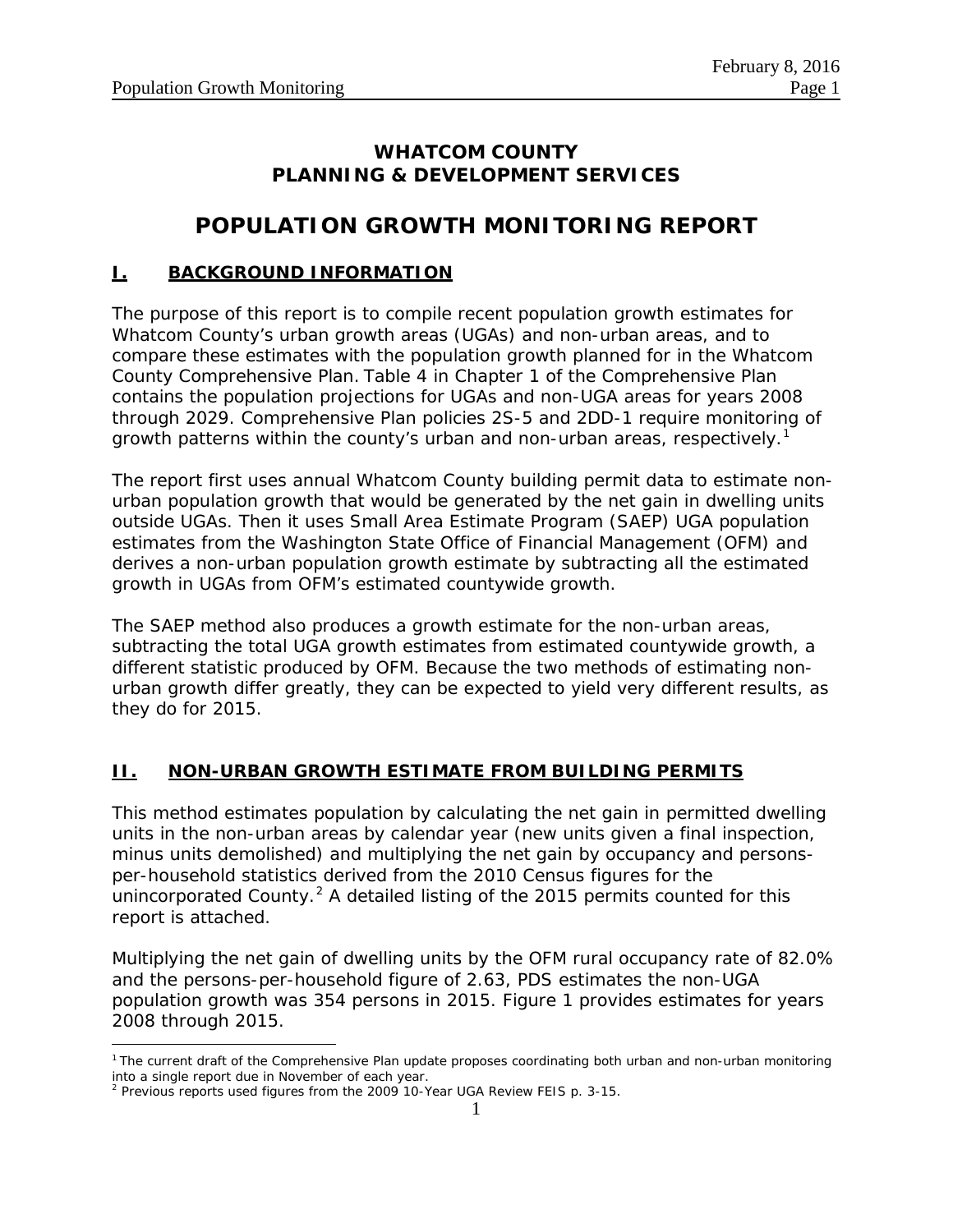| Figure 1. Non-Urban Population Growth Estimate From Building Permit Data |                           |                         |                              |                          |                            |                          |                   |                                   |                                   |
|--------------------------------------------------------------------------|---------------------------|-------------------------|------------------------------|--------------------------|----------------------------|--------------------------|-------------------|-----------------------------------|-----------------------------------|
| Year                                                                     | Single<br>Family<br>Final | Mobile<br>Home<br>Final | <b>Duplex</b><br>Final       | Single<br>Family<br>Demo | <b>Net</b><br>Unit<br>Gain | Persons/<br>Household    | Occupancy<br>Rate | Estimated<br>Population<br>Growth | Allocated<br>Population<br>Growth |
| 2008                                                                     | 138                       | 19                      |                              | 33                       | 124                        | 2.63                     | 82.0%             | 267                               | 395.2                             |
| 2009                                                                     | 178                       | 21                      | $\qquad \qquad \blacksquare$ | 15                       | 184                        | 2.63                     | 82.0%             | 397                               | 395.2                             |
| 2010                                                                     | 130                       | 22                      |                              | 24                       | 130                        | 2.63                     | 82.0%             | 278                               | 395.2                             |
| 2011                                                                     | 124                       | 19                      |                              | 20                       | 125                        | 2.63                     | 82.0%             | 267                               | 395.2                             |
| 2012                                                                     | 104                       | 24                      | ۰                            | 19                       | 109                        | 2.63                     | 82.0%             | 235                               | 395.2                             |
| 2013                                                                     | 124                       | 24                      |                              | 23                       | 125                        | 2.63                     | 82.0%             | 270                               | 395.2                             |
| 2014                                                                     | 123                       | 41                      |                              | 19                       | 146                        | 2.63                     | 82.0%             | 315                               | 395.2                             |
| 2015                                                                     | 158                       | 19                      | 4                            | 17                       | 164                        | 2.63                     | 82.0%             | 354                               | 395.2                             |
| Totals                                                                   | 1,079                     | 189                     | 7                            | 170                      | 1,105                      | $\overline{\phantom{0}}$ |                   | 2,383                             | 3,161.6                           |

The planned non-UGA population growth, per Table 4 of Comprehensive Plan Chapter 1, is 8,300 over the 21 years between 2008 and 2029 – about 395 persons annually, or 3,162 for calendar years 2008 through 2015. The estimated 2015 population growth of 354 persons falls below the annual allocation.

Since 2008, the beginning of the 21-year planning period, the estimated annual non-UGA growth has been below the 395-person annual allocation in all years but one. The cumulative estimated growth of 2,383 persons from 2008 through 2015 is below the allocated growth of 3,162 persons for those eight calendar years.

A less direct indicator of non-urban development trends is the number of new lots created outside UGAs, which has been gradually declining (see Figure 2). Between 2008 and 2015 a total of 496 new lots were created, an average of 62 per year.<sup>[3](#page-1-0)</sup>



**Figure 2. New Lots Created By Non-Urban Subdivisions**

 $\overline{a}$ 

<span id="page-1-0"></span><sup>&</sup>lt;sup>3</sup> PDS subdivision records, using UGA boundaries at time of subdivision. New lots are total lots minus the original existing lot.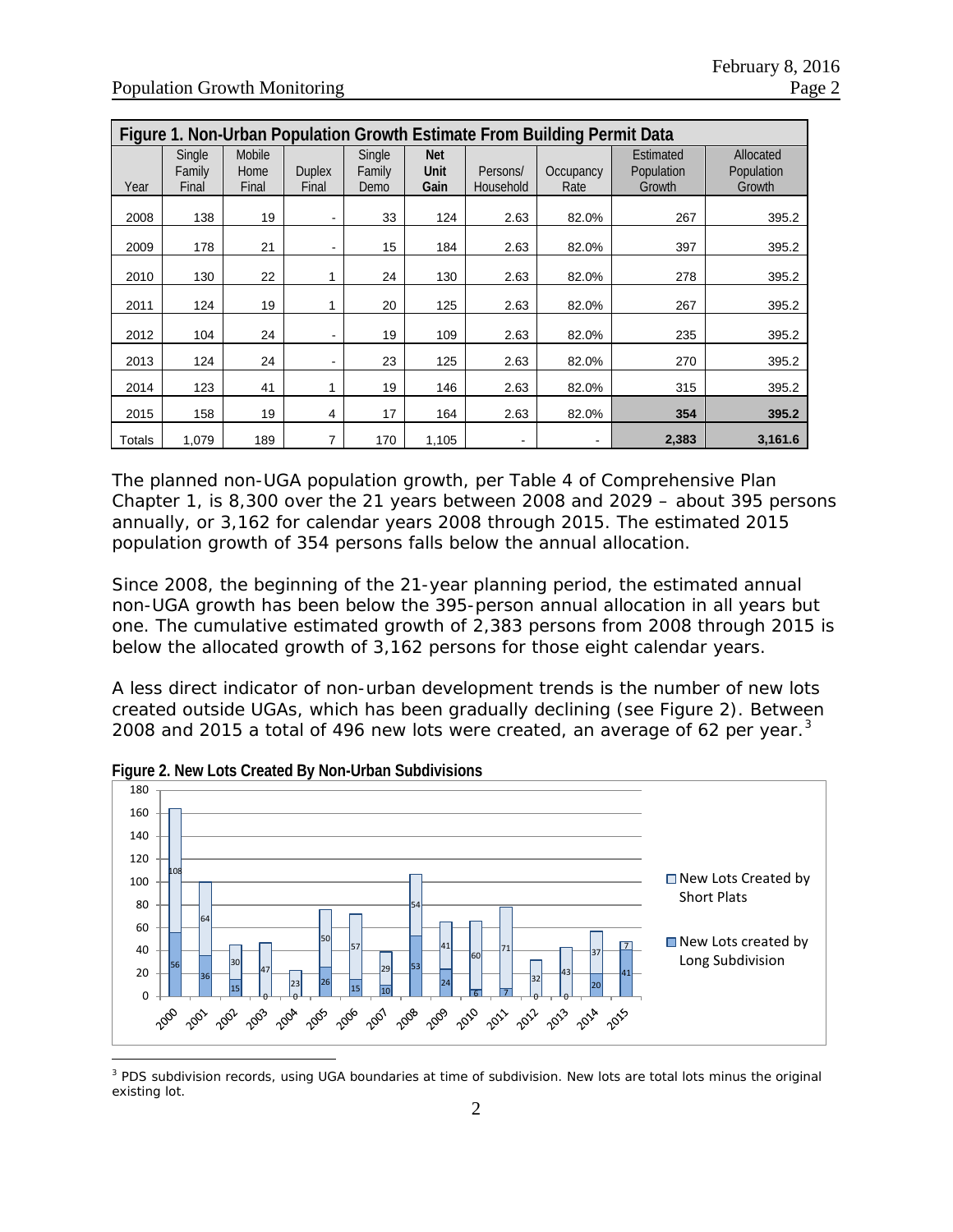$\overline{a}$ 

#### **III. URBAN GROWTH ESTIMATE FROM SAEP ESTIMATE**

The OFM's SAEP program generates population estimates for UGAs (but not for non-UGA areas) as of April 1 of each year. OFM also publishes population estimates for cities and counties, also as of April 1, using a different methodology. Figure 3 shows annual estimated growth for each UGA over the most recent seven years for which OFM SAEP April 1 estimates are available, between the April 1, 2008 and the April 1, 2015 estimates.<sup>[4](#page-2-0)</sup>

Because OFM does not provide an estimate for the remaining non-UGA portion of the County, that estimate can be derived by subtracting the SAEP estimated total UGA population growth from OFM's total countywide estimate, which OFM calculates using a different methodology from the SAEP statistics. Thus the non-UGA figures could be subject to greater error than those for the UGAs, reflecting any differences, one way or the other, between the two methodologies.

| Figure 3. OFM Population Growth Estimates (April 1) |         |         |         |         |         |         |         |               |
|-----------------------------------------------------|---------|---------|---------|---------|---------|---------|---------|---------------|
|                                                     | 2008-09 | 2009-10 | 2010-11 | 2011-12 | 2012-13 | 2013-14 | 2014-15 | 2008-15 Total |
| Countywide                                          | 2,061   | 1,404   | 960     | 1,400   | 2,300   | 1,800   | 2,190   | 12,115        |
| <b>Bellingham UGA</b>                               | 807     | 510     | 153     | 296     | 949     | 440     | 849     | 4,005         |
| <b>Blaine UGA</b>                                   | 66      | 50      | 23      | 54      | 25      | 102     | 33      | 354           |
| <b>Everson UGA</b>                                  | 27      | 19      | 14      | 25      | 30      | 11      | 10      | 137           |
| <b>Ferndale UGA</b>                                 | 167     | 127     | 124     | 280     | 458     | 427     | 220     | 1,802         |
| Lynden UGA                                          | 172     | 131     | 67      | 280     | 390     | 190     | 170     | 1,400         |
| Nooksack UGA                                        | 38      | 33      | 12      | 20      | 40      | 25      | 25      | 193           |
| <b>Sumas UGA</b>                                    | 25      | 21      | 48      | 44      | 50      | 19      | $-1$    | 205           |
| <b>Birch Bay UGA</b>                                | 274     | 247     | 102     | 64      | 63      | 85      | 98      | 933           |
| Col. Valley UGA                                     | 59      | 49      | 27      | 10      | 16      | 33      | 34      | 228           |
| <b>Total UGAs</b>                                   | 1,635   | 1,187   | 570     | 1,073   | 2,021   | 1,332   | 1438    | 9,257         |
| Non-UGA                                             | 426     | 217     | 390     | 327     | 279     | 468     | 752     | 2,858         |

Figure 4 compares the seven-year OFM SAEP estimates with the seven-year prorated allocation from the WCCP Table 4. For all UGAs, estimated growth was below the prorated WCCP growth projections, as would be expected because of the severe economic downturn experienced during this period. The far right hand column shows what percentage of the allocated growth actually occurred in each UGA, according to OFM estimates.

<span id="page-2-0"></span><sup>4</sup> Because OFM data are based on a 12-month period starting and ending April 1, data for 2015-2016 are not available at this writing. Thus, Figures 3 and 4 show data for seven years, while Figure 1 shows data for eight calendar years.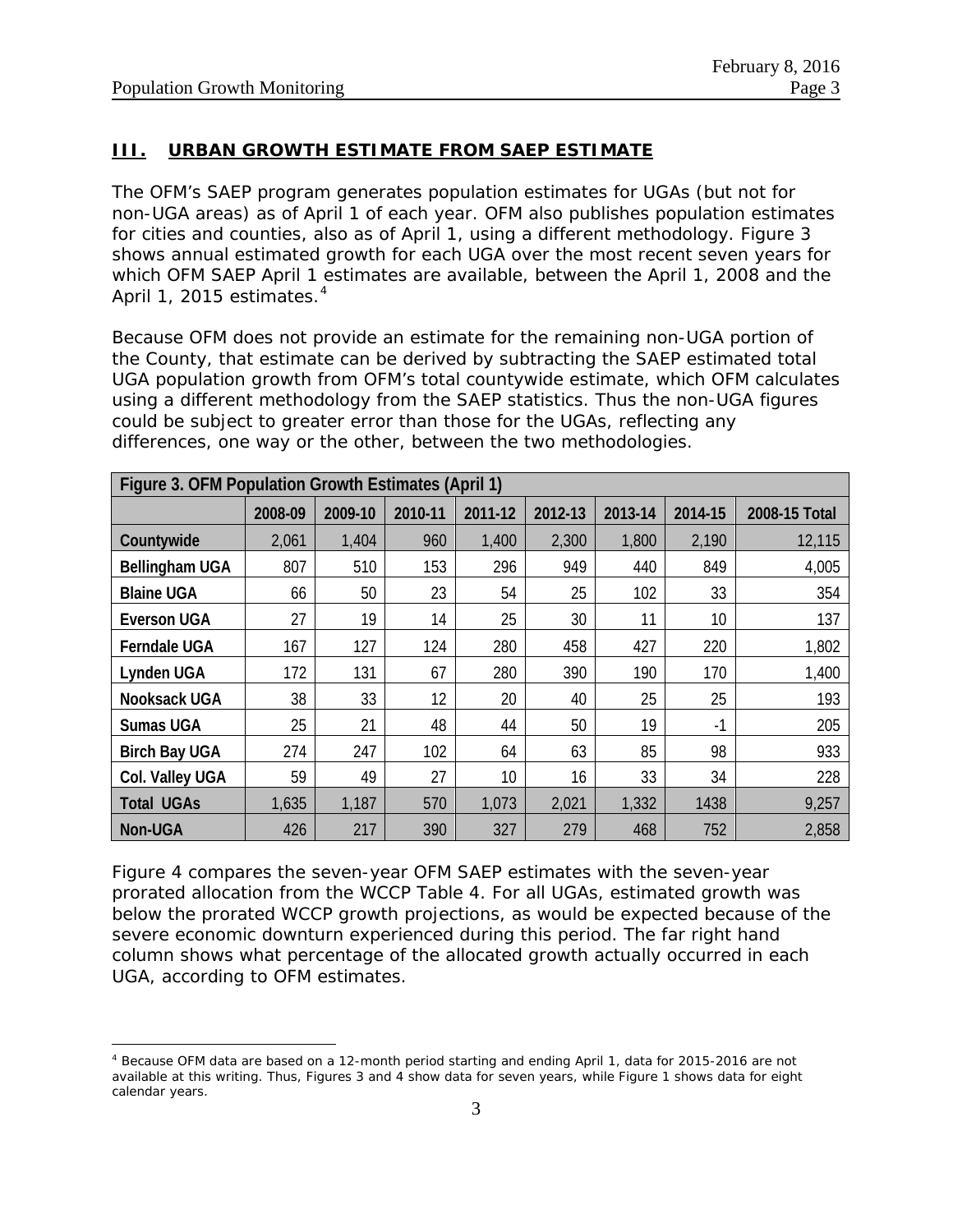$\overline{a}$ 

| Figure 4. OFM SAEP Growth Estimates and WCCP Growth Allocations |                                                             |                                                                    |                             |                                                                |  |  |
|-----------------------------------------------------------------|-------------------------------------------------------------|--------------------------------------------------------------------|-----------------------------|----------------------------------------------------------------|--|--|
|                                                                 | <b>OFM</b><br><b>SAEP</b><br>Growth<br>April 1<br>2008-2015 | <b>WCCP</b><br>Growth<br><b>Allocations</b><br>7-year<br>Proration | <b>Surplus</b><br>(Deficit) | Growth as a<br>Percentage of<br><b>Allocation (7</b><br>years) |  |  |
| Bellingham UGA                                                  | 4,005                                                       | 7,492                                                              | (3, 487)                    | 53.5%                                                          |  |  |
| <b>Blaine UGA</b>                                               | 354                                                         | 1,416                                                              | (1,062)                     | 25.0%                                                          |  |  |
| <b>Everson UGA</b>                                              | 137                                                         | 409                                                                | (273)                       | 33.4%                                                          |  |  |
| <b>Ferndale UGA</b>                                             | 1,802                                                       | 2,896                                                              | (1,094)                     | 62.2%                                                          |  |  |
| Lynden UGA                                                      | 1,400                                                       | 1,725                                                              | (325)                       | 81.2%                                                          |  |  |
| Nooksack UGA                                                    | 193                                                         | 315                                                                | (121)                       | 61.5%                                                          |  |  |
| <b>Sumas UGA</b>                                                | 205                                                         | 264                                                                | (59)                        | 77.7%                                                          |  |  |
| <b>Birch Bay UGA</b>                                            | 933                                                         | 1,275                                                              | (342)                       | 73.2%                                                          |  |  |
| Columbia Valley UGA                                             | 228                                                         | 359                                                                | (131)                       | 63.4%                                                          |  |  |
| Non-UGA                                                         | 2,858                                                       | 2,767                                                              | 91                          | 103.3%                                                         |  |  |
| Total                                                           | 12,115                                                      | 18,918                                                             | (6, 803)                    | 64.0%                                                          |  |  |

Figure 5 includes SAEP growth estimates going back to 2000 and compares them with the annual proportion of the WCCP's adopted 2008-29 population growth projections and the 2013-36 projections proposed in the Final EIS for the 2016 Comprehensive Plan update (far right columns).[5](#page-3-0) In the seven years since the beginning of the 2008-29 planning period the overall population growth has been below the annual average projection, though in the preceding boom years, growth had been significantly higher.

<span id="page-3-0"></span><sup>&</sup>lt;sup>5</sup> The WCCP and FEIS annual growth projections are derived by taking the overall multi-year growth allocations for each and dividing by 21 and 23 years respectively. No SAEP estimates are available for UGAs in years prior to 2000.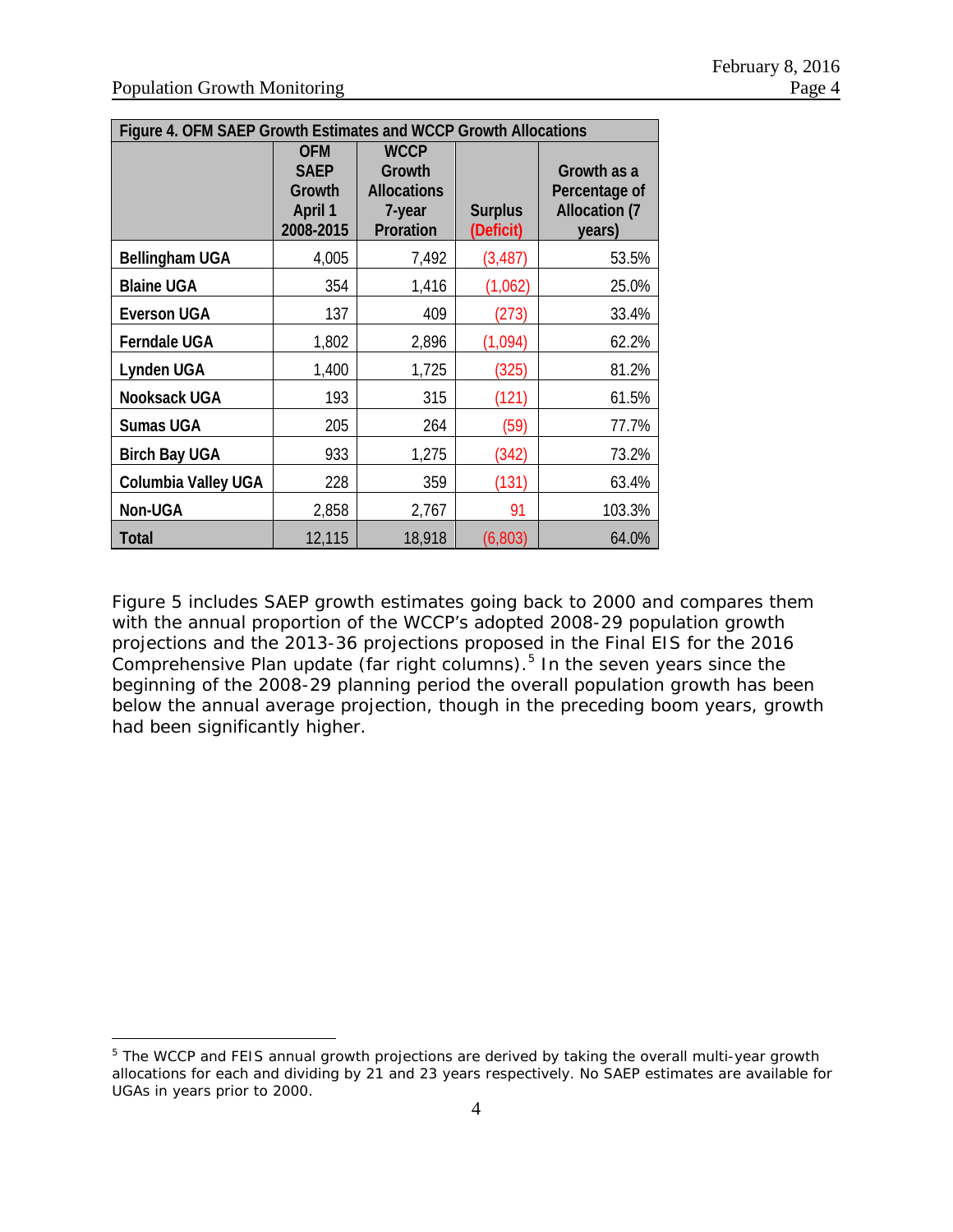

**Figure 5. 2000-15 OFM SAEP UGA Population Growth Estimates and WCCP Annual Projections**

Overall, the SAEP estimates indicate that recent growth in urban areas has been below that projected in the current WCCP. The figures for the non-urban area (the difference between estimated overall county growth and the SAEP estimates for the UGA's) indicate that the estimated 2,858 seven-year population growth (2008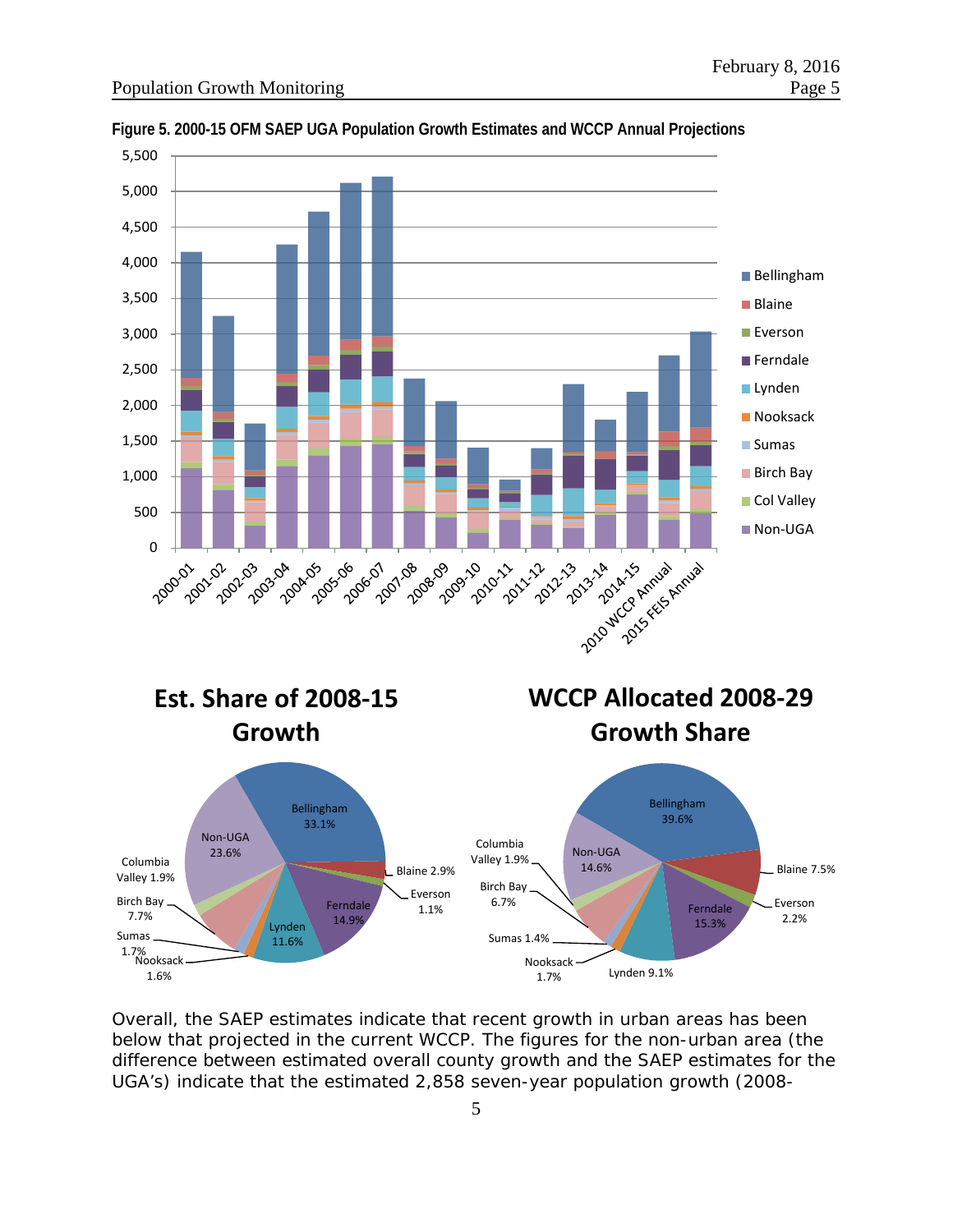2015) in the non-UGA area is slightly above the current WCCP's projection for seven years (2,767).

While the UGAs are estimated to have accommodated more than three quarters of the countywide growth over the last seven years, the data indicate that the nonurban area is the only geographic area to achieve its growth allocation. All UGAs have fallen short of their prorated targets.

#### **IV. CONCLUSION**

Since 2008, the beginning of the current Comprehensive Plan's planning period, estimated growth in the UGAs has been significantly less than allocated in Table 4. Estimated growth outside the UGAs is either below or slightly above the allocation for non-urban growth, depending on which estimating method is used. Using the SAEP method, non-urban growth accounts for 23.6% of the estimated countywide growth in the seven years between April 1, 2008 and April 1, 2015. Using the building permit method, estimated non-urban growth accounted for 16.7% of countywide growth in those same seven years.<sup>[6](#page-5-0)</sup>

Of the two methods shown in this report, the building permit method more directly addresses the overarching purpose of monitoring, which is to track how much development is occurring outside UGAs. This method indicates that residential development outside the UGAs is not taking place at a pace that exceeds the growth allocations of the Comprehensive Plan. The low number of new lots created in the non-urban areas also suggests a modest rate of development in the nonurban areas.

Attachment:

 $\overline{a}$ 

2015 Non-UGA Building Permit List ("Finaled" Permits)

<span id="page-5-0"></span><sup>6</sup> SAEP method calculation: 2,858/12,115 from Figure 4. Permit method: 2,029 (7 years estimated growth calendar years 2008-2014 per Figure 1) /12,115.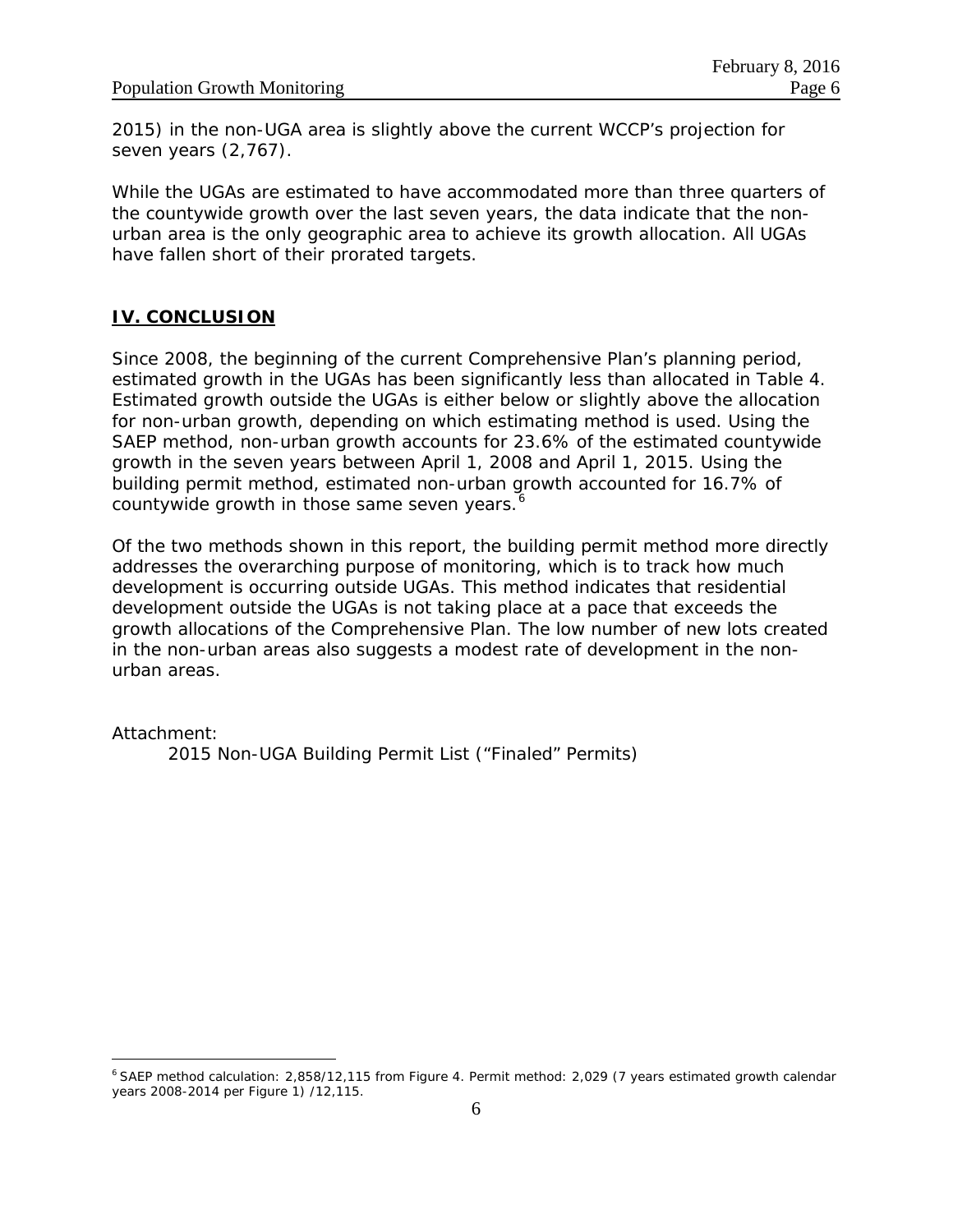# **NEW SFR PERMITS** 01/26/2016 **FINALED - 2015**

| <b>Permit Number</b> | <b>Case Number</b> | <b>Case Address</b>               | <u>Type</u> | <b>Finaled Date</b> |
|----------------------|--------------------|-----------------------------------|-------------|---------------------|
| 4053022441390000     | SFR2014-00072      | 1985 CEDAR PARK DRIVE             | <b>SFR</b>  | 02/05/2015          |
| 4004212592080000     | SFR2013-00256      | 3495 ALM ROAD                     | SFR/GAR     | 04/09/2015          |
| 3801040363880000     | SFR2015-00031      | 4775 COBBLE WAY                   | SFR/GAR     | 09/30/2015          |
| 3704292132310000     | SFR2014-00291      | 635 RAINBOW DRIVE                 | <b>SFR</b>  | 11/10/2015          |
| 3901344851490000     | SFR2014-00210      | 5021 ELDER ROAD                   | SFR/GAR     | 02/19/2015          |
| 3902015023580000     | SFR2014-00106      | <b>152 TWINBURY COURT</b>         | SFR/GAR     | 05/15/2015          |
| 3801100114800000     | SFR2013-00378      | <b>4461 DECATUR DRIVE</b>         | SFR/GAR     | 01/28/2015          |
| 4002145310910000     | SFR2014-00298      | 8571 LYNNWOOD DRIVE               | SFR/GAR     | 07/02/2015          |
| 4001171132540000     | SFR2014-00025      | 8677 ASHBURY COURT                | SFR/GAR     | 01/20/2015          |
| 4001172151310000     | SFR2014-00340      | 4356 CASTLEROCK DR                | SFR/GAR     | 09/28/2015          |
| 3907054200860000     | SFR2014-00406      | 6978 SHUKSAN ARM                  | <b>SFR</b>  | 06/26/2015          |
| 3904164511490000     | SFR2015-00235      | 3630 SIPER                        | SFR/GAR     | 12/28/2015          |
| 3902273813730000     | SFR2014-00382      | 1009 NORTHWEST RIDGE LANE         | SFR/GAR     | 03/19/2015          |
| 4005340702900000     | SFR2008-00128      | 7537 WHEELER ROAD                 | <b>SFR</b>  | 07/13/2015          |
| 3902120504620000     | SFR2014-00201      | 543 W POLE ROAD                   | SFR/GAR     | 06/09/2015          |
| 3804050842130000     | SFR2015-00101      | 4692 SAND RD                      | SFR/GAR     | 10/09/2015          |
| 3702244884570000     | SFR2014-00369      | 1230 CHUCKANUT DRIVE              | SFR/GAR     | 11/24/2015          |
| 4053011292300000     | SFR2009-00073      | 2298 CEDAR POINT AVE              | SFR/GAR     | 09/22/2015          |
| 3801040083890000     | SFR2014-00126      | 4779 BEACH LANE                   | SFR/GAR     | 05/29/2015          |
| 3704051131290000     | SFR2013-00255      | SUDDEN VALLEY D32 L82             | SFR/GAR     | 03/10/2015          |
| 3901254963160000     | SFR2010-00132      | 5525 CHURCH RD                    | SFR/GAR     | 03/06/2015          |
| 3804300941290000     | SFR2013-00219      | 2629 NORTHSHORE RD                | <b>SFR</b>  | 09/30/2015          |
| 3803104550540000     | SFR2014-00419      | 1619 EMERALD LAKE WAY             | SFR/GAR     | 08/26/2015          |
| 3704060224980000     | SFR2012-00173      | SUDDEN VALLEY D22 L80             | <b>SFR</b>  | 11/24/2015          |
| 3902234434380000     | SFR2014-00393      | 6021 W HEMMI ROAD                 | SFR/GAR     | 05/14/2015          |
| 3803131993560000     | SFR2014-00253      | 2231 SQUALICUM MOUNTAIN ROAD      | SFR/GAR     | 07/10/2015          |
| 3701085055000000     | SFR2014-00148      | 4142 LEGOE BAY RD                 | <b>SFR</b>  | 06/16/2015          |
| 4001130681440000     | SFR2014-00276      | 8628 CUSTER SCHOOL ROAD           | SFR/GAR     | 08/26/2015          |
| 3801090131160000     | SFR2014-00332      | 4166 SALTSPRING DRIVE             | SFR/GAR     | 05/15/2015          |
| 4001170832210000     | SFR2015-00137      | 8631 CAMBRIDGE LOOP               | SFR/GAR     | 11/12/2015          |
| 3902273471930000     | SFR2014-00325      | 1060 LANHAM LANE                  | <b>SFR</b>  | 09/17/2015          |
| 3902273503930000     | SFR2015-00135      | 1021 NORTHWEST RIDGE DRIVE        | SFR/GAR     | 09/18/2015          |
| 3902341002450000     | SFR2014-00341      | 5099 GRAVELINE ROAD ADU           | SFR/GAR     | 06/09/2015          |
| 3703300301820000     | SFR2014-00301      | <b>609 CHUCKANUT HEIGHTS ROAD</b> | <b>SFR</b>  | 07/30/2015          |
| 3907083844910000     | SFR2008-00241      | MT BAKER RIM D1 B2 L25            | SFR/CRP     | 04/22/2015          |
| 4051151593460000     | SFR2015-00126      | 8738 CHAREL DRIVE                 | SFR/GAR     | 11/13/2015          |
| 3901111684530000     | SFR2014-00343      | 6833 HAWKRIDGE DRIVE              | <b>OTH</b>  | 10/02/2015          |
| 3704074614380000     | SFR2015-00219      | SV D2 L 84&85                     | <b>SFR</b>  | 09/04/2015          |
| 3704060334950000     | SFR2012-00174      | SUDDEN VALLEY D22 L77             | <b>SFR</b>  | 11/24/2015          |
| 3904314204000000     | SFR2015-00003      | 5220 BLAKE LANE                   | SFR/GAR     | 11/12/2015          |
| 4004192223750000     | SFR2014-00385      | 2709 LINDSAY ROAD                 | SFR/GAR     | 04/15/2015          |
| 4001284841850000     | SFR2013-00342      | 7858 HAM ROAD                     | SFR/GAR     | 10/30/2015          |
| 3801040933080000     | SFR2015-00222      | 4722 NEPTUNE CIRCLE               | <b>SFR</b>  | 10/21/2015          |
| 3801045710250000     | SFR2014-00173      | 4524 ORCAS WAY                    | SFR/GAR     | 11/24/2015          |
| 3903364980480000     | SFR2014-00132      | 4941 MISSION ROAD *** ADU***      | <b>SFR</b>  | 01/26/2015          |
| 3703091943340000     | SFR2014-00241      | 1031 SEHOME AVE                   | SFR/GAR     | 11/06/2015          |
| 3902014383790000     | SFR2014-00267      | 7190 WISER REACH LANE             | SFR/GAR     | 05/15/2015          |
| 4001171621550000     | SFR2014-00250      | 4384 CASTLEROCK DR                | SFR/GAR     | 04/06/2015          |
| 3902273813930000     | SFR2015-00064      | 1005 NORTHWEST RIDGE LANE         | SFR/GAR     | 07/27/2015          |
| 3902042762860000     | SFR2015-00053      | 1505 FALCON LANE                  | SFR/GAR     | 10/15/2015          |
| 4006350681530000     | SFR2012-00027      | 7436 MILLER WAY                   | <b>OTH</b>  | 03/04/2015          |
| 4153355201230000     | SFR2014-00052      | 2160 ELM STREET                   | <b>SFR</b>  | 04/23/2015          |
| 4051132472020000     | SFR2015-00004      | 5121 HERONSWOOD DR                | SFR/GAR     | 08/19/2015          |
| 4002264424490000     | SFR2011-00023      | 8058 SADDLEBROOK DR               | <b>SFR</b>  | 10/29/2015          |
| 3703362340400000     | SFR2014-00269      | 2268 NULLE ROAD                   | <b>SFR</b>  | 10/20/2015          |
| 4004231683130000     | SFR2014-00293      | 4202 NORDUM ROAD                  | SFR/GAR     | 03/27/2015          |
| 4001265155110000     | SFR2014-00381      | 8055 CUSTER SCHOOL ROAD           | SFR/GAR     | 10/06/2015          |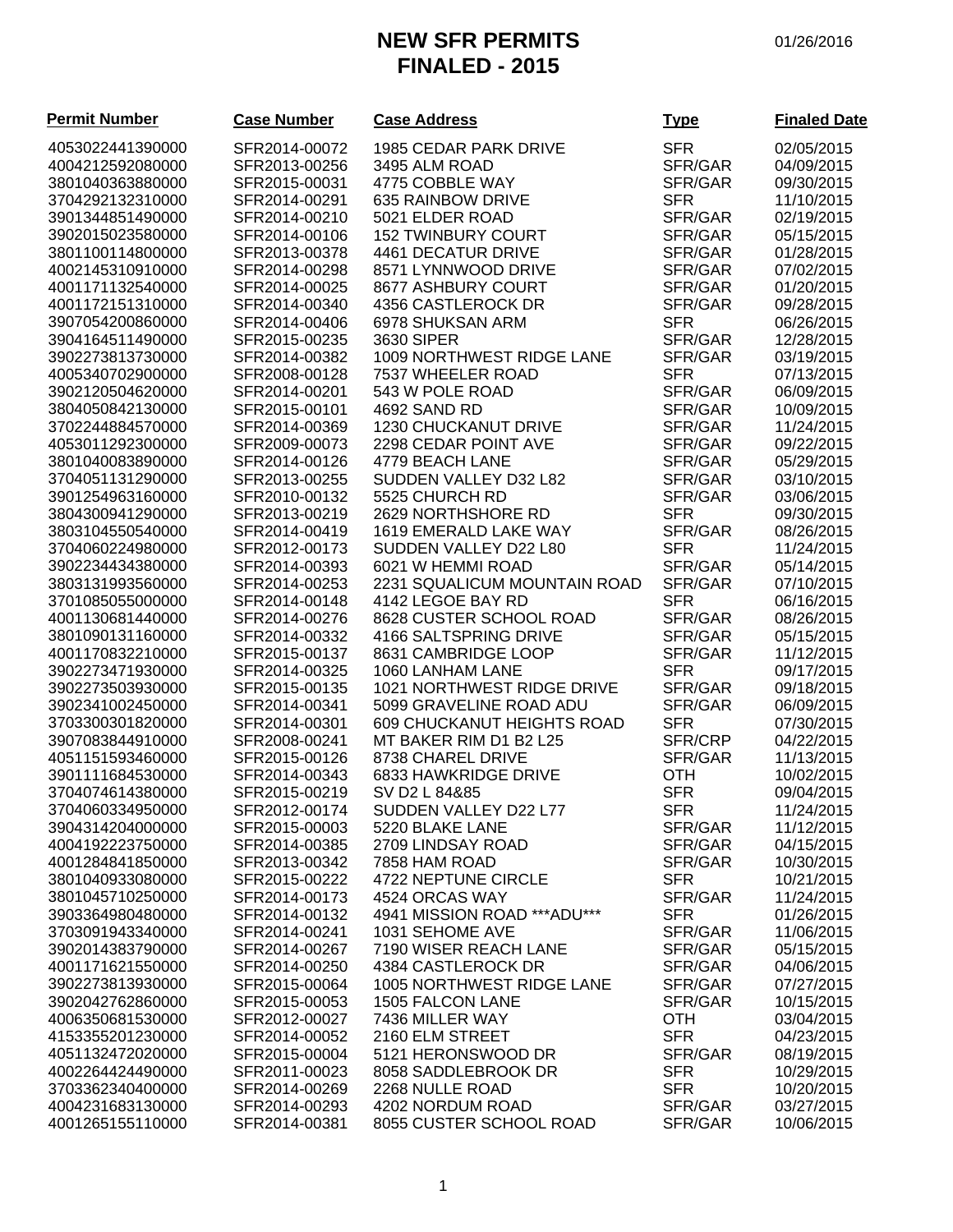| <b>Permit Number</b> | <b>Case Number</b> | <b>Case Address</b>                      | <b>Type</b> | <b>Finaled Date</b> |
|----------------------|--------------------|------------------------------------------|-------------|---------------------|
| 3903314150810000     | SFR2014-00179      | 4944 HACKETT ROAD *** ADU***             | <b>SFR</b>  | 04/08/2015          |
| 3903061143180000     | SFR2015-00132      | 188 E BARTLETT RD                        | SFR/GAR     | 11/09/2015          |
| 4001104702480000     | SFR2014-00279      | 3345 HAYNIE ROAD                         | SFR/GAR     | 05/21/2015          |
| 3904095152450000     | SFR2014-00065      | 6679 GOODWIN RD                          | SFR/GAR     | 07/07/2015          |
|                      | SFR2014-00338      |                                          | SFR/GAR     |                     |
| 3902014813590000     |                    | <b>164 TWINBURY CT</b>                   |             | 04/15/2015          |
| 3703173770450000     | SFR2015-00139      | 783 OLD SAMISH RD                        | <b>SFR</b>  | 11/09/2015          |
| 3902273204180000     | SFR2014-00426      | 1060 CARPENTER RD                        | <b>SFR</b>  | 10/23/2015          |
| 3902273373460000     | SFR2014-00274      | 1046 W. 55TH TERRACE                     | SFR/GAR     | 03/31/2015          |
| 3902273592430000     | SFR2014-00342      | 5488 NORTHWEST DRIVE                     | SFR/GAR     | 04/23/2015          |
| 3704083644540000     | SFR2013-00263      | SV D 36 L10                              | SFR/GAR     | 02/27/2015          |
| 4003322260650000     | SFR2014-00007      | 7335 WISER RIDGE ROAD                    | SFR/GAR     | 02/26/2015          |
| 3803265100400000     | SFR2010-00407      | 2170 DELLESTA DRIVE                      | SFR/GAR     | 07/30/2015          |
| 3802164741690000     | SFR2014-00048      | 3835 FORT BELLINGHAM ROAD                | SFR/GAR     | 05/12/2015          |
| 4051132121570000     | SFR2014-00256      | 5151 HERONSWOOD DR                       | SFR/GAR     | 04/24/2015          |
| 3803351201700000     | SFR2012-00213      | 4754 LOST CREEK LN                       | SFR/GAR     | 01/23/2015          |
| 3704213452060000     | SFR2012-00351      | 3560 SOUTH BAY DRIVE                     | SFR/GAR     | 09/14/2015          |
| 4051151203880000     | SFR2013-00022      | 8751 OERTEL DRIVE                        | <b>OTH</b>  | 02/05/2015          |
| 4051151995320000     | SFR2014-00087      | 5929 NORMAR PLACE                        | <b>SFR</b>  | 08/05/2015          |
| 3903273201520000     | SFR2013-00358      | 1535 E 54TH LANE                         | SFR/GAR     | 06/17/2015          |
| 3903071734410000     | SFR2013-00288      | 6806 BAKER RIDGE DR                      | SFR/GAR     | 01/20/2015          |
| 3902220920860000     | SFR2014-00200      | 5760 GOOD NEWS LANE                      | SFR/GAR     | 03/05/2015          |
| 3907084614040000     | SFR2014-00306      | MT BAKER RIM D2 B1 L4                    | <b>SFR</b>  | 01/16/2015          |
| 3903020920660000     | SFR2014-00431      | 1768 POLE ROAD                           | <b>SFR</b>  | 12/03/2015          |
| 4051214550800000     | SFR2014-00211      | 6155 SEMIAHMOO LN                        | SFR/GAR     | 08/19/2015          |
| 4001250843450000     | SFR2015-00005      | 7972 CUSTER SCHOOL ROAD                  | SFR/GAR     | 09/04/2015          |
| 3903071434600000     | SFR2014-00296      | 6836 BAKER RIDGE DRIVE                   | SFR/GAR     | 09/11/2015          |
| 3801344480970000     | SFR2015-00134      | 2575 MACKENZIE ROAD                      | <b>SFR</b>  | 09/30/2015          |
| 3801085193990000     | SFR2014-00149      | 4374 SALTSPRING DRIVE                    | <b>SFR</b>  | 04/13/2015          |
| 3802044251700000     | SFR2013-00089      | 4623 WYNN RD ADU                         | SFR/GAR     | 10/26/2015          |
| 3801085585460000     | SFR2015-00143      | 4104 STUART CIRCLE                       | SFR/GAR     | 11/24/2015          |
| 4001172001310000     | SFR2013-00191      | 4360 CASTLEROCK DRIVE                    | SFR/GAR     | 12/01/2015          |
| 3902273503730000     | SFR2014-00345      | 1017 NORTHWEST RIDGE LANE                | SFR/GAR     | 04/24/2015          |
| 3704083674620000     | SFR2013-00262      | SUDDEN VALLEY D36 L9                     | SFR/GAR     | 02/27/2015          |
| 3703250502000000     | SFR2014-00167      | 651 E LAKE SAMISH DRIVE                  | SFR/GAR     | 08/13/2015          |
| 4003321560800000     | SFR2014-00246      | 7347 WISER RIDGE ROAD                    | SFR/GAR     | 01/28/2015          |
| 3902284672120000     | SFR2014-00229      | 5467 BEL WEST DRIVE *** SFR***           | SFR/GAR     | 08/26/2015          |
| 3902284672120000     | SFR2014-00230      | 5469 BEL WEST DRIVE *** AUX. LIV. SF SFR |             | 08/26/2015          |
| 3903243821440000     | SFR2014-00259      | 2393 DRUMMER BOY LANE                    | SFR/GAR     | 08/14/2015          |
| 3901045012540000     | SFR2015-00184      | 7079 HAM ROAD                            | SFR/GAR     | 11/20/2015          |
| 3702135042420000     | SFR2014-00138      | 1605 KATHRYN LANE                        | SFR/GAR     | 11/24/2015          |
| 4004221151640000     | SFR2014-00420      | 8229 N TELEGRAPH ROAD                    | SFR/GAR     | 10/05/2015          |
| 4003012331960000     | SFR2014-00333      | 2274 PANGBORN ROAD                       | SFR/GAR     | 01/15/2015          |
| 3901110832300000     | SFR2014-00425      | 3223 BROWN ROAD                          | SFR/GAR     | 05/22/2015          |
| 3801030720130000     | SFR2015-00072      | 3669 SHAW COURT                          | SFR/GAR     | 09/18/2015          |
| 3903314181490000     | SFR2014-00418      | 5004 HACKETT ROAD                        | SFR/GAR     | 09/17/2015          |
| 3801040083960000     | SFR2014-00127      | 4785 BEACH LANE                          | SFR/GAR     | 11/04/2015          |
| 3704051251990000     | SFR2012-00187      | SUDDEN VALLEY D21 L27                    | SFR/GAR     | 04/22/2015          |
| 3801344474830000     | SFR2014-00428      | 2832 HAXTON WAY                          | <b>SFR</b>  | 11/25/2015          |
| 4102312500330000     | SFR2011-00203      | 9745 SAGE STREET                         | SFR/GAR     | 07/20/2015          |
| 4001110462180000     | SFR2014-00101      | 3259 HAYNIE ROAD                         | SFR/GAR     | 02/27/2015          |
| 3902234894320000     | SFR2014-00395      | 6015 W. HEMMI PLACE                      | SFR/GAR     | 08/20/2015          |
| 3804322163480000     | SFR2014-00244      | 3050 NORTHSHORE ROAD                     | SFR/GAR     | 12/30/2015          |
| 3802024024580000     | SFR2014-00352      | 4840 BRISTOL PLACE                       | SFR/GAR     | 02/03/2015          |
| 3802024241750000     | SFR2014-00111      | 580 WILTSE LANE                          | <b>SFR</b>  | 08/04/2015          |
| 3801085003690000     | SFR2014-00356      | 4351 SALTSPRING DRIVE                    | SFR/GAR     | 12/28/2015          |
| 3904100184020000     | SFR2015-00089      | 6800 GOODWIN ROAD                        | SFR/GAR     | 11/10/2015          |
| 3803153303810000     | SFR2015-00006      | 1560 ROCKY ROAD                          | SFR/GAR     | 10/19/2015          |
| 4001171921360000     | SFR2014-00223      | 4364 CASTLEROCK DR                       | SFR/GAR     | 08/31/2015          |
| 3904180705030000     | SFR2014-00046      | 2565 CENTRAL ROAD                        | <b>SFR</b>  | 09/11/2015          |
| 3903191642190000     | SFR2014-00228      | 5864 CRYSTAL SPRINGS LANE                | SFR/GAR     | 05/15/2015          |
| 3902273113190000     | SFR2014-00084      | 1073 W. 55TH TERRACE                     | SFR/GAR     | 01/28/2015          |
| 3701100840300000     | SFR2012-00302      | 3627 MAPLE STREET                        | <b>OTH</b>  | 05/06/2015          |
|                      |                    |                                          |             |                     |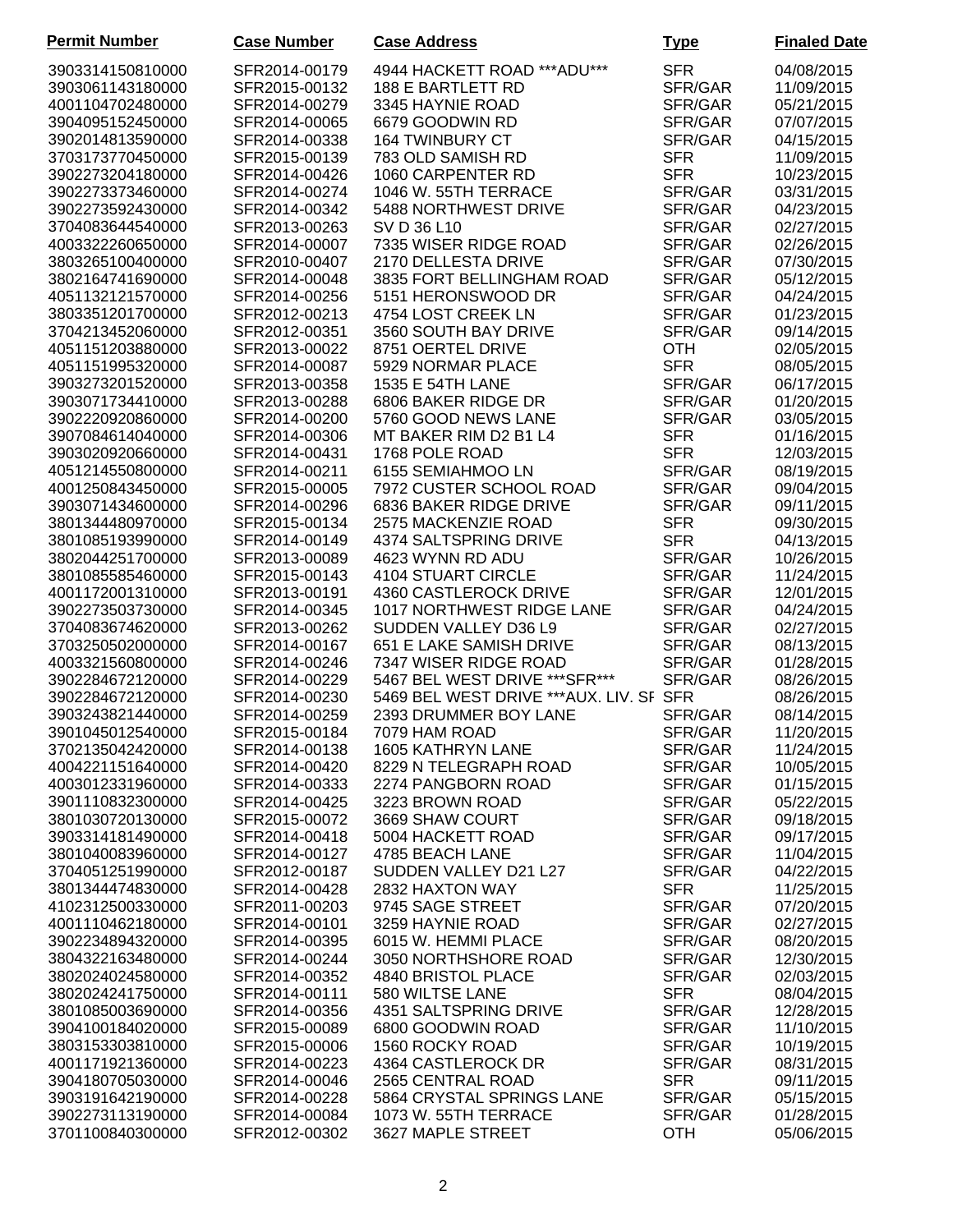| <b>Permit Number</b> | <b>Case Number</b> | <b>Case Address</b>         | <b>Type</b> | <b>Finaled Date</b> |
|----------------------|--------------------|-----------------------------|-------------|---------------------|
| 3904221942940000     | SFR2015-00118      | 3842 E HOFF RD              | SFR/GAR     | 10/06/2015          |
| 3702362785200000     | SFR2014-00392      | 486 WHITECAP ROAD           | SFR/GAR     | 09/24/2015          |
| 4005361015120000     | SFR2013-00242      | 7020 MOUNT BAKER HIGHWAY    | <b>SFR</b>  | 08/07/2015          |
| 3903340991150000     | SFR2011-00190      | 1404 KELLY RD               | SFR/GAR     | 02/13/2015          |
| 3704222254270000     | SFR2009-00280      | 3850 BLUE CANYON ROAD       | SFR/GAR     | 12/03/2015          |
| 3701235282010000     | SFR2013-00303      | 2936 ROSEWOOD TERRACE       | <b>SFR</b>  | 05/13/2015          |
| 4053110103960000     | SFR2014-00095      | 736 LARGAUD DRIVE           | <b>SFR</b>  | 05/05/2015          |
| 3902123684580000     | SFR2014-00224      | 6819 VAIL DRIVE             | <b>SFR</b>  | 08/06/2015          |
| 3803033314670000     | SFR2014-00251      | 1516 HUNTLEY ROAD           | SFR/GAR     | 11/03/2015          |
| 3702244981210000     | SFR2013-00274      | 983 CHUCKANUT DRIVE         | <b>SFR</b>  | 06/12/2015          |
| 4002313203540000     | SFR2004-00348      | 7531 W 22ND AVENUE          | SFR/GAR     | 02/27/2015          |
| 3804190300850000     | SFR2014-00181      | 2527 BURNHAVEN              | <b>SFR</b>  | 05/28/2015          |
| 3804311650150000     | SFR2014-00331      | 2515 LAKE WHATCOM BOULEVARD | SFR/GAR     | 10/15/2015          |
| 4003080834870000     | SFR2014-00243      | 525 PANGBORN ROAD           | SFR/GAR     | 07/10/2015          |
| 3805021700780000     | SFR2012-00011      | 4575 MOSQUITO LAKE ROAD     | <b>SFR</b>  | 12/21/2015          |
| 3805054652400000     | SFR2015-00022      | 5659 RUTSATZ ROAD           | SFR/GAR     | 05/22/2015          |
| 3902014463790000     | SFR2014-00365      | 7182 WISER REACH LANE       | SFR/GAR     | 12/15/2015          |
| 3803232305260000     | SFR2013-00236      | 3661 VINEYARD DRIVE         | SFR/GAR     | 08/26/2015          |
| 3802043412380000     | SFR2013-00373      | 4655 WYNN ROAD              | <b>SFR</b>  | 07/02/2015          |
| 3801090220120000     | SFR2012-00296      | 4093 SALTSPRING DRIVE       | SFR/GAR     | 01/09/2015          |
| 3703154893820000     | SFR2014-00318      | 4179 STONEY BROOK LANE      | SFR/GAR     | 08/06/2015          |
| 3902273363180000     | SFR2014-00272      | 1047 W 55TH TERRACE         | SFR/GAR     | 02/11/2015          |
| 4003330343600000     | SFR2014-00227      | 7574 HANNEGAN RD            | <b>SFR</b>  | 03/27/2015          |
| 4002200833750000     | SFR2015-00095      | 8390 SUNRISE ROAD           | SFR/GAR     | 12/18/2015          |
| 3903213511000000     | SFR2014-00375      | 1192 E AXTON ROAD           | <b>SFR</b>  | 11/02/2015          |
| 3803260714730000     | SFR2013-00374      | 1765 AQUILA COURT           | <b>SFR</b>  | 07/14/2015          |
| 4153360220230000     | SFR2014-00189      | 179 BAY VIEW DRIVE          | <b>SFR</b>  | 09/08/2015          |
| 3704210540850000     | SFR2012-00218      | 956 IOWA HEIGHTS ROAD       | SFR/GAR     | 04/02/2015          |
| 4001121052100000     | SFR2014-00234      | 2849 HAYNIE RD              | <b>SFR</b>  | 06/09/2015          |
| 3904042121670000     | SFR2015-00160      | 7030 OAT COLES ROAD         | SFR/GAR     | 12/16/2015          |
| 3803231113370000     | SFR2014-00131      | 3533 BARTLETT STREET        | SFR/GAR     | 07/07/2015          |
| 3801094685500000     | SFR2014-00302      | 4487 MORESBY WAY            | SFR/GAR     | 10/09/2015          |
| 3801094725560000     | SFR2014-00335      | 4491 MORESBY WAY            | SFR/GAR     | 10/09/2015          |
| 4001171142150000     | SFR2015-00085      | 8645 ASHBURY COURT          | SFR/GAR     | 09/30/2015          |
| 3801160414550000     | SFR2014-00079      | 3985 SALTSPRING DRIVE       | SFR/GAR     | 08/31/2015          |
| 3801175665700000     | SFR2014-00271      | 4111 MATIA DRIVE            | SFR/GAR     | 06/12/2015          |
| 3703364402900000     | SFR2015-00083      | 318 MANLEY RD               | SFR/GAR     | 11/10/2015          |
| 3902141750840000     | SFR2012-00180      | 6185 ALDRICH ROAD           | SFR/GAR     | 10/27/2015          |
| 3902220651210000     | SFR2014-00195      | 5771 GOOD NEWS LANE         | SFR/GAR     | 02/26/2015          |

**Total Cases: 158**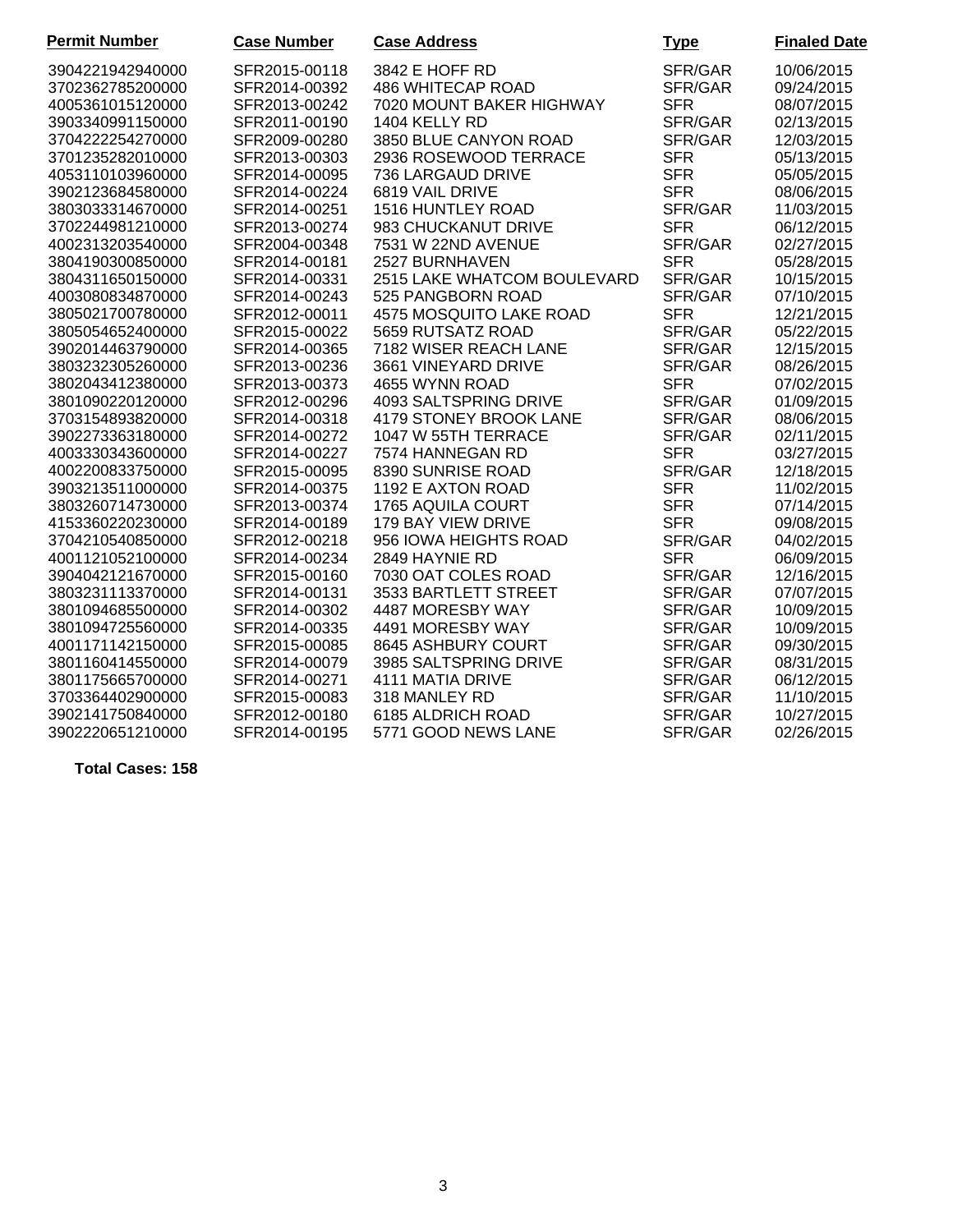# **NEW MOB PERMITS** 01/26/2016 **FINALED - 2015**

| <b>Permit Number</b> | <b>Case Number</b> | <b>Case Address</b>         | <b>Finaled Date</b> |
|----------------------|--------------------|-----------------------------|---------------------|
| 4153352011730000     | MOB2014-00010      | 1986 PROVINCE RD            | 09/03/2015          |
| 4051134601010000     | MOB2014-00045      | 8585 HARBORVIEW ROAD #16    | 05/27/2015          |
| 4004214530930000     | MOB2014-00030      | 3646 SORENSON ROAD          | 08/11/2015          |
| 4005092452410000     | MOB2015-00001      | 9054 KENDALL ROAD           | 01/22/2015          |
| 4001125202080000     | MOB2014-00020      | 2525 HAYNIE ROAD *** ADU*** | 07/23/2015          |
| 4001240284970000     | MOB2014-00050      | 8476 CUSTER SCHOOL RD       | 10/07/2015          |
| 4001294151900000     | MOB2014-00040      | 7869 KICKERVILLE ROAD       | 04/09/2015          |
| 3906024453670000     | MOB2014-00028      | 9249 CORNELL CREEK ROAD     | 04/15/2015          |
| 3907083693780000     | MOB2015-00018      | MBRD2 B7 L3                 | 10/12/2015          |
| 3903240522280000     | MOB2014-00022      | 5898 EVERSON GOSHEN ROAD    | 04/10/2015          |
| 3903035040340000     | MOB2015-00013      | 6939 NOON RD                | 07/21/2015          |
| 3801085570670000     | MOB2014-00041      | 4137 SALTSPRING DRIVE       | 07/13/2015          |
| 3801094425530000     | MOB2015-00032      | 3689 PREVOST WAY            | 10/19/2015          |
| 3801095115120000     | MOB2014-00016      | 3728 SINCLAIR DRIVE         | 03/31/2015          |
| 3801030371260000     | MOB2014-00036      | 3670 GALIANO DRIVE          | 10/14/2015          |
| 3801030770410000     | MOB2014-00044      | 3650 SHAW COURT             | 07/29/2015          |
| 3801040243970000     | MOB2014-00052      | 4790 BEACH LANE             | 07/21/2015          |
| 3801044781240000     | MOB2014-00014      | 4583 DECATUR DRIVE          | 10/02/2015          |
| 3801045061240000     | MOB2014-00043      | 4601 DECATUR DRIVE          | 01/27/2015          |

**Total Cases: 19**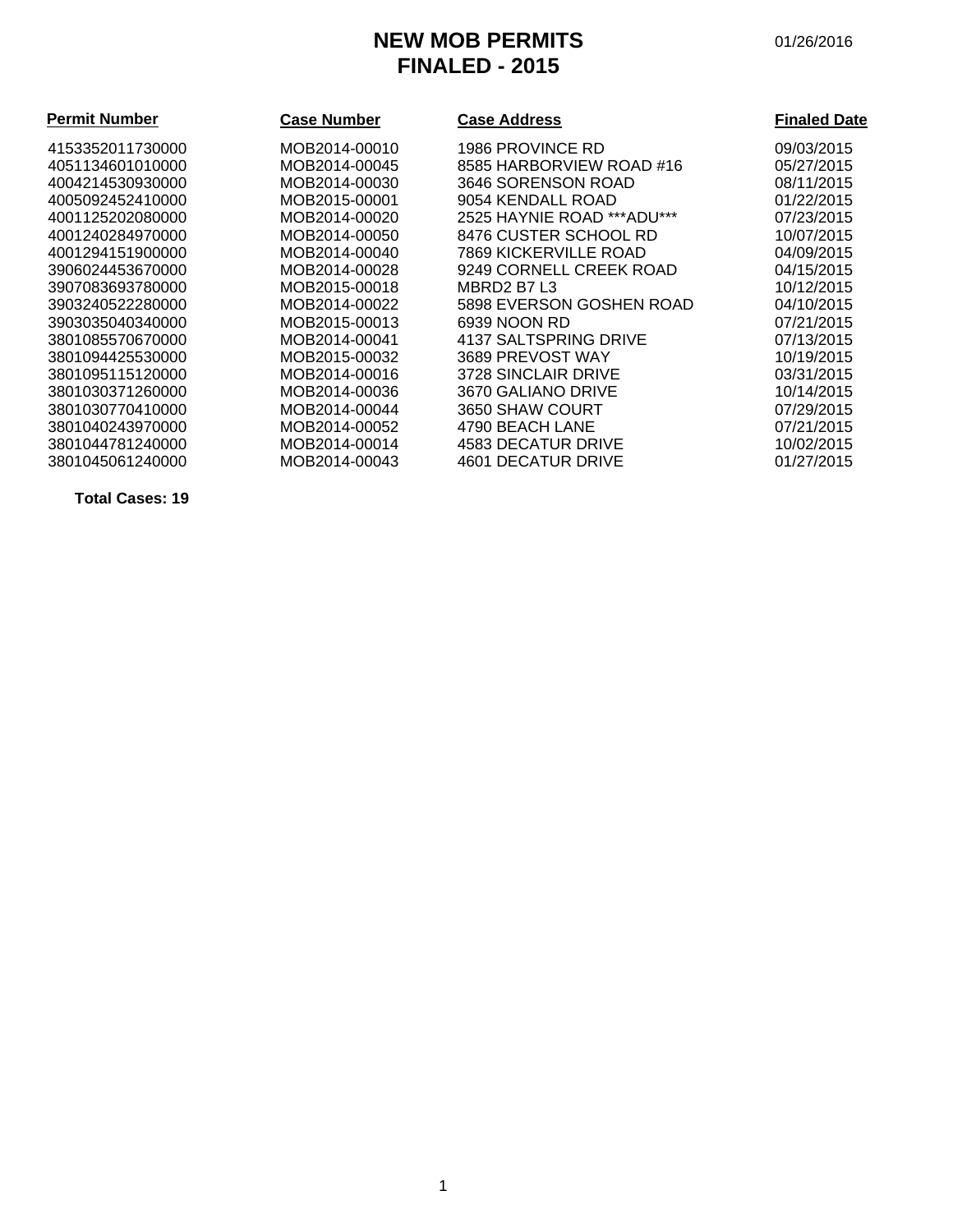# **NEW DUPLEX PERMITS** 01/28/2016 **FINALED - 2015**

| <b>Parcel Number</b>                               | <b>Case Number</b>                       | <b>Case Address</b>                                    | <b>Type</b>    | <b>Finaled Date</b>                         |
|----------------------------------------------------|------------------------------------------|--------------------------------------------------------|----------------|---------------------------------------------|
| 3007063810220000<br><del>JJVI VUJU I UZZVUUU</del> | SFR2010-00093                            | 6915 CENTRAL AVENUE                                    | ₽₩             | 02/16/2011                                  |
| <del>3704292303360000</del>                        | SEDON10-00023<br><b>ULITAU IV VUULU</b>  | <b>740 SUBJEDSET MAY</b><br>$T$ TV VVIVILI VVLT TY $T$ | <b>SFR/GAR</b> | 08/28/2010<br><del>oorzorzo ro</del>        |
|                                                    | SFR2014-00143                            | 6863 HANNEGAN ROAD A & B (DUPLE DUP                    |                | 08/28/2015                                  |
|                                                    | SFR2014-00144                            | 6867 HANNEGAN ROAD A & B (DUPLE DUP                    |                | 11/24/2015                                  |
|                                                    | SED 2014 LOOD 1<br><b>VITY-VIT VVVLT</b> | 6862 HANNECAN RD                                       | ₽₩₽            | <u>00/00/2014</u><br><del>vorvoir v m</del> |

**Total Cases: 5**

1